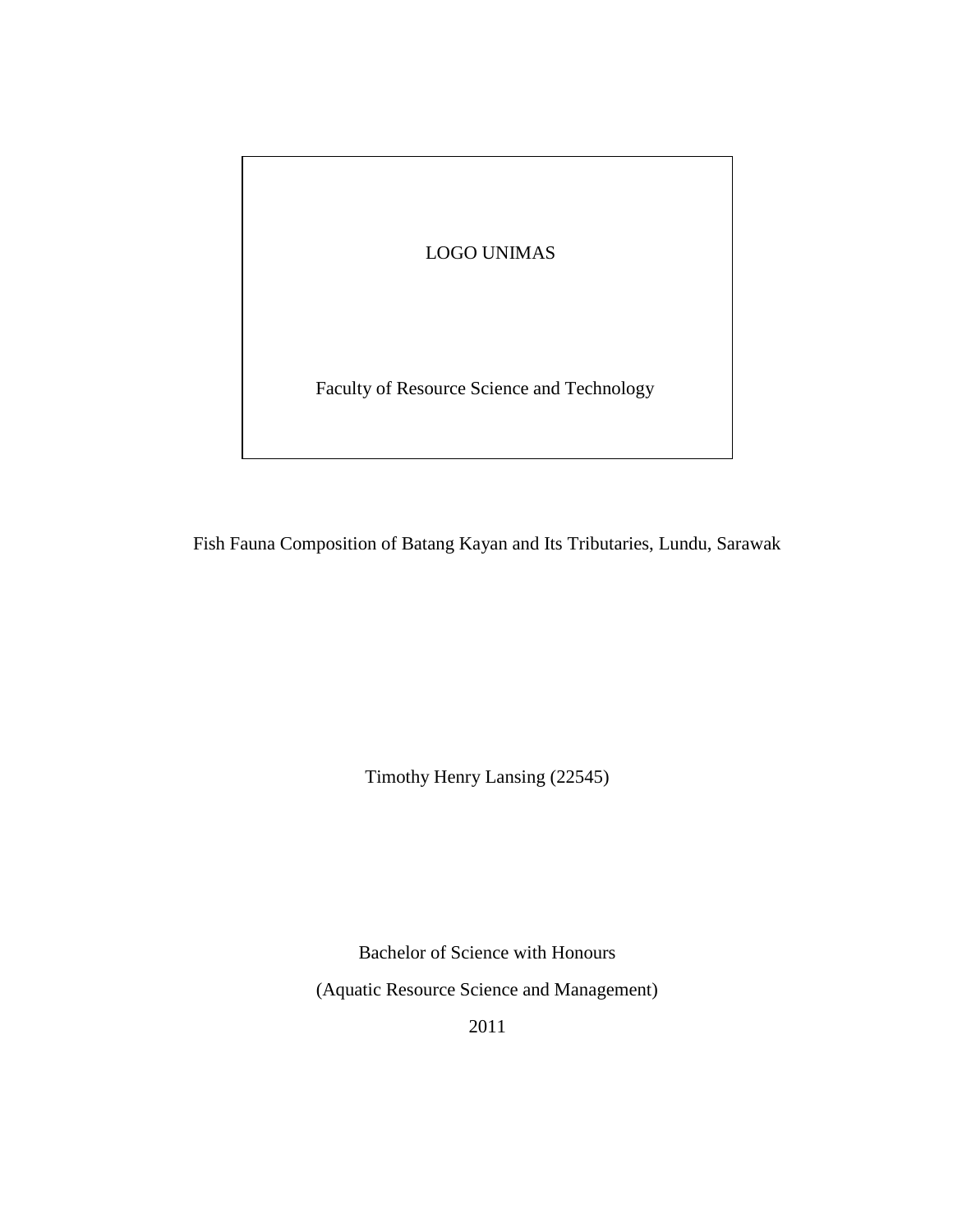# **Fish Fauna Composition of Batang Kayan and Its Tributaries, Lundu, Sarawak**

**Timothy Henry Lansing**

This project is submitted in partial fulfillment of the requirement for Degree of Bachelor of Science with Honours (Aquatic Resource Science and Management)

# **Supervisor: Associate Professor Dr Lee Nyanti**

Faculty of Resource Science and Technology Universiti Malaysia Sarawak 2011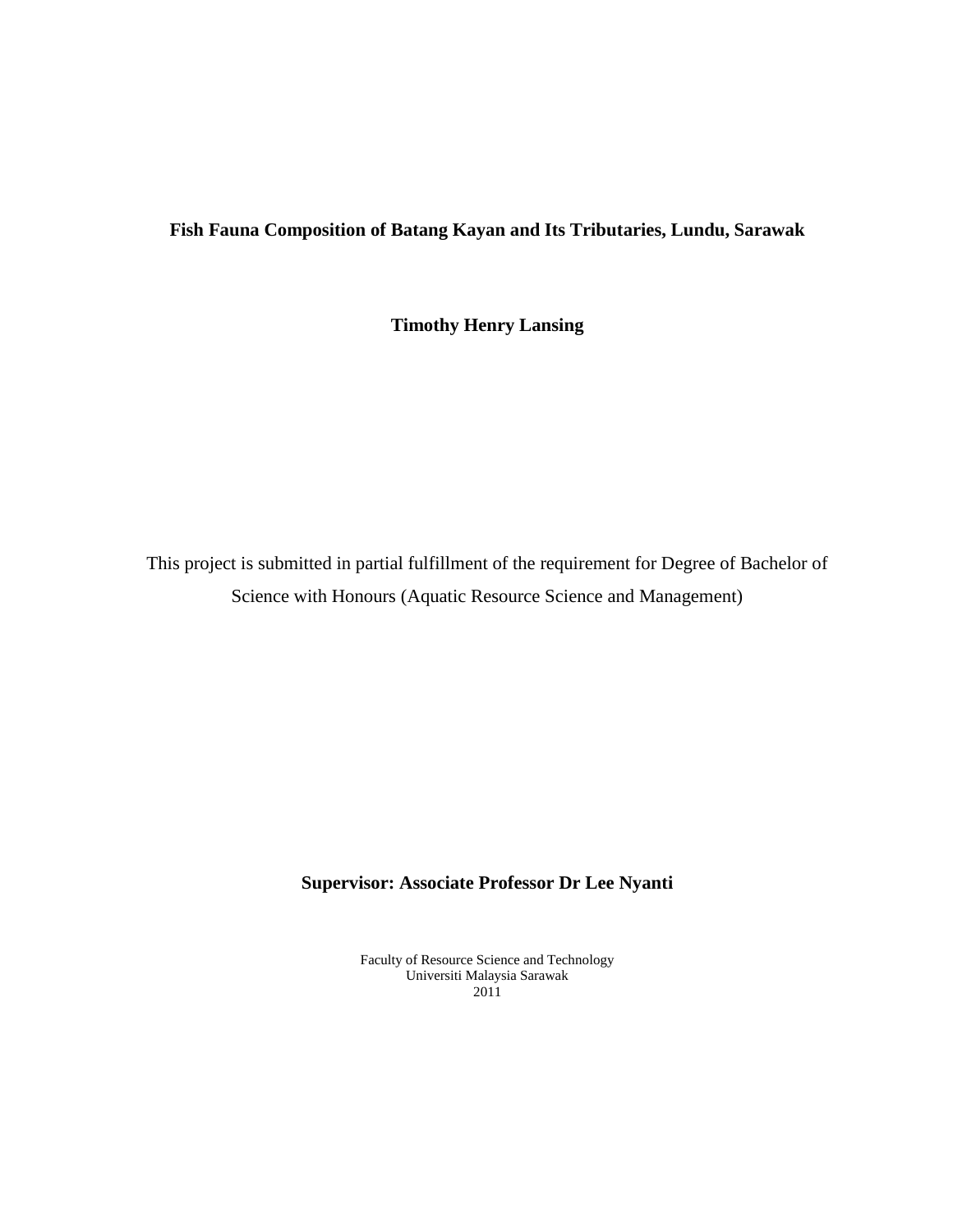#### **ACKNOWLEDGEMENT**

Firstly, I would like to thank God for making all this possible. In particular, I wish to express my sincere appreciation and thanks to my supervisor, Associate Professor Dr. Lee Nyanti @ Janti ak Chukong for his encouragement, guidance, suggestions, advices, motivation, and critics in finishing this project.

Thank you to Mr. Jongkar Grinang for his guidance and help in the fieldwork. My sincere appreciation also extends to my colleagues Alvina Griffin, Michelle Christine, Muhammad Omar Khaliffa bin Saiful Abdul Malik, Mohammad Hafifi Hafiz bin Ariffin, and Nurul Hanim binti Adanan for being a great help during the fieldtrips and in giving opinions, advices and moral support during the completion of this project. Of course, none of my fieldwork would have been possible without the help of Mr. Mustafa Kamal and Mr. Richard Toh, Department of Aquatic Science lab assistants and also Mr. Jiet, our boatman. Without the help from all those mentioned, this project would not be completed in time.

A word of thousand thanks and gratitude to my family, especially my mother, Marcella Christianus for the motivation, encouragement, inspiration and support in term of moral and financial since I started this project especially during times of ups and downs. I also would like to express my gratitude to Jessica Sylvester, for being understanding, supportive and much more of a help during the completion of this project from the beginning to the end. Not forgetting my housemates which supported me and being understanding especially during the writing of this project.

Finally, a sincere gratitude to all that I might have forgotten to mention here who have contributed directly or indirectly to the completion of this project.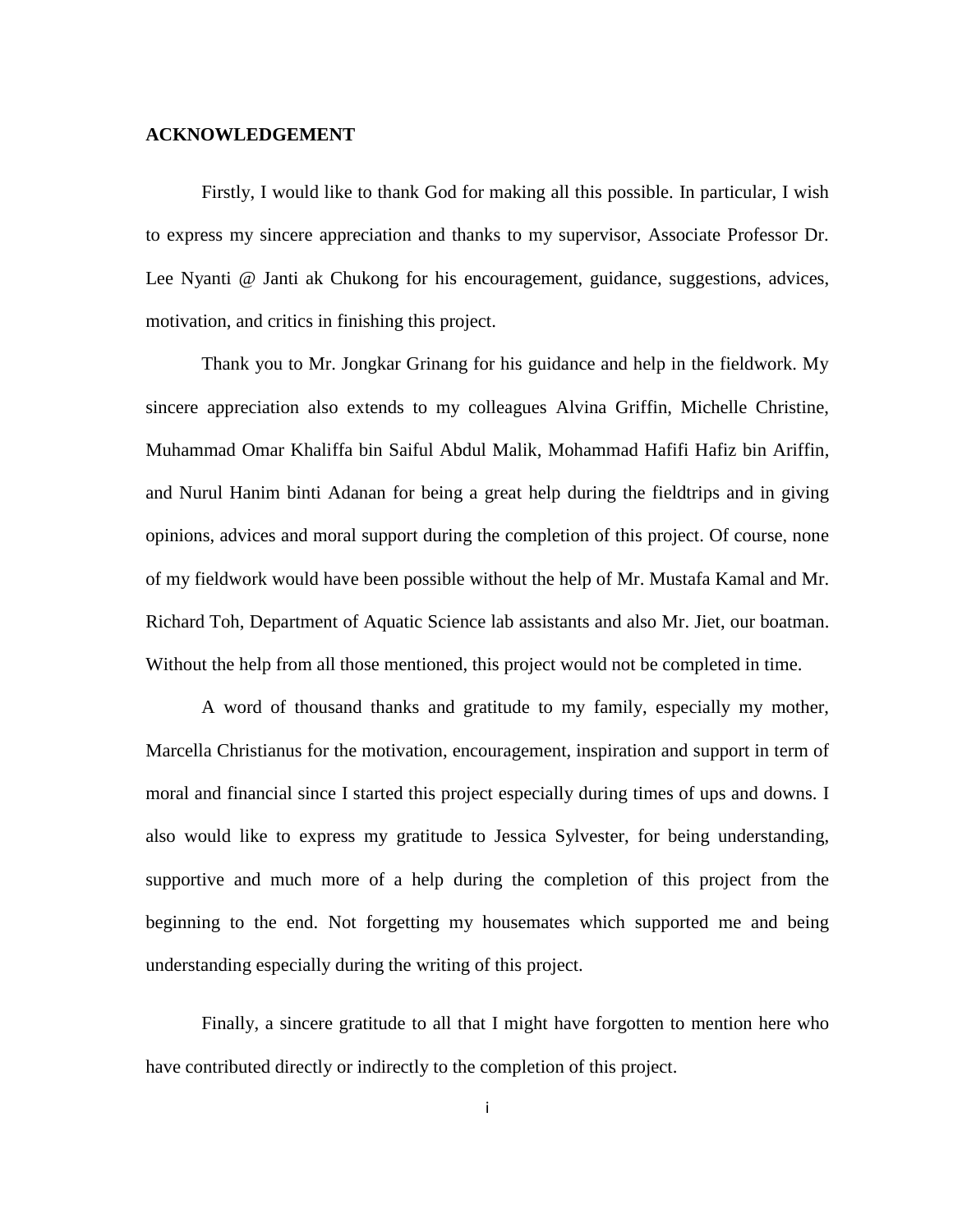## **DECLARATION**

No portion of the work referred to in this dissertation has been submitted in support of an application for another degree qualification of this any other university or institution of higher learning.

Timothy Henry Lansing

Aquatic Resource Science and Management Programme

Department of Aquatic Science

Faculty of Resource Science and Technology

Universiti Malaysia Sarawak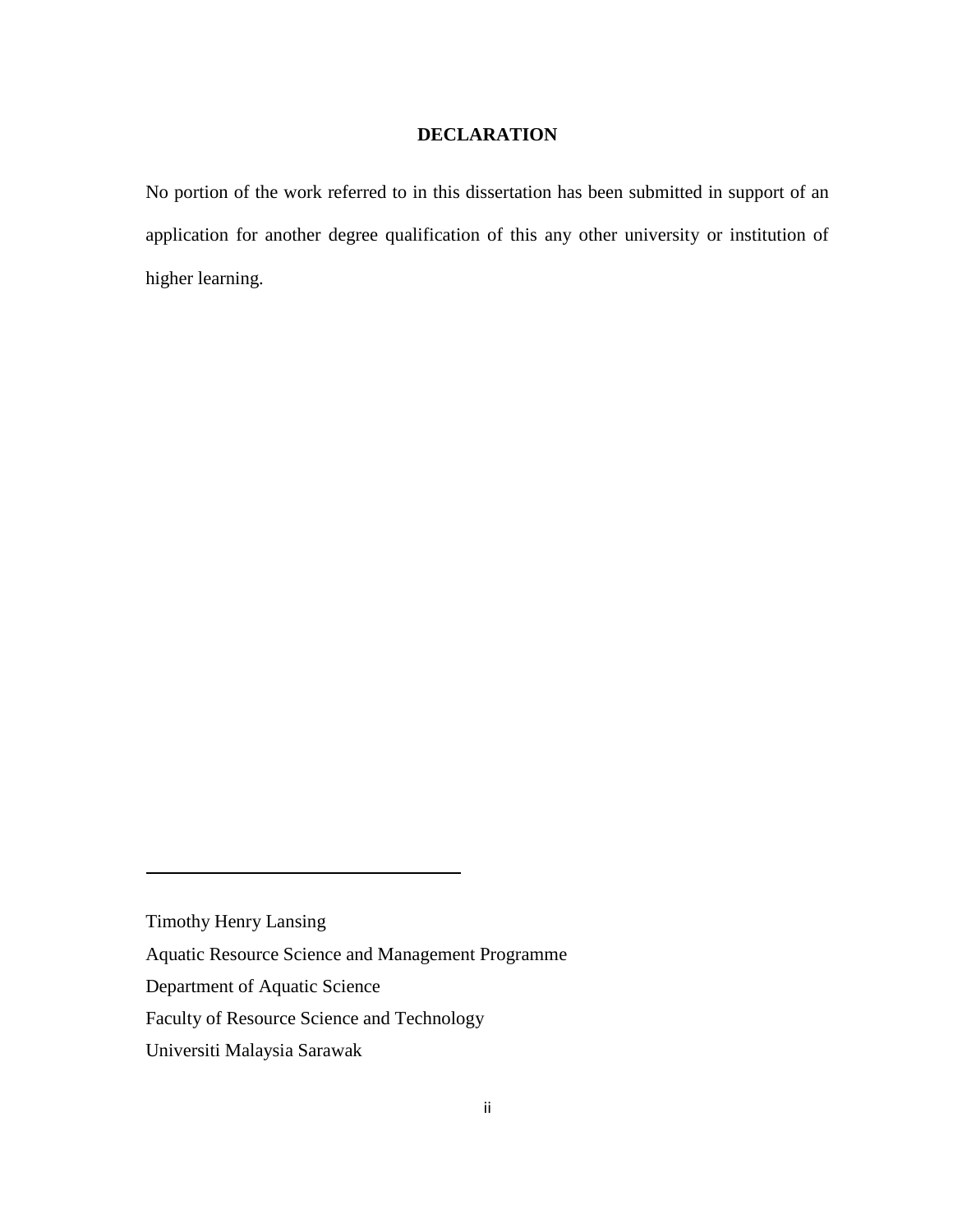|     |            |  | $\mathbf{i}$  |  |
|-----|------------|--|---------------|--|
|     |            |  | $\mathbf{ii}$ |  |
|     |            |  | iii           |  |
|     |            |  | iv            |  |
|     |            |  | $\mathbf{V}$  |  |
|     |            |  | vi            |  |
| 1.0 |            |  | $\mathbf{1}$  |  |
|     | 1.1<br>1.2 |  | 1<br>3        |  |
| 2.0 | 2.1        |  | 5<br>5        |  |
|     | 2.2<br>2.3 |  | 6<br>8        |  |
| 3.0 | 9          |  |               |  |
|     | 3.1        |  | 9             |  |
|     | 3.2        |  | 11            |  |
|     | 3.3        |  | 11            |  |
|     | 3.4        |  | 11            |  |
|     | 3.5        |  | 12            |  |
|     | 3.6        |  | 13            |  |
| 4.0 |            |  | 14            |  |
|     | 4.1        |  | 14            |  |
|     | 4.2        |  | 15            |  |
|     | 4.3        |  | 20            |  |
|     | 4.4        |  | 21            |  |
| 5.0 |            |  | 22            |  |
| 6.0 |            |  |               |  |
| 7.0 |            |  | 28            |  |

# **TABLE OF CONTENTS**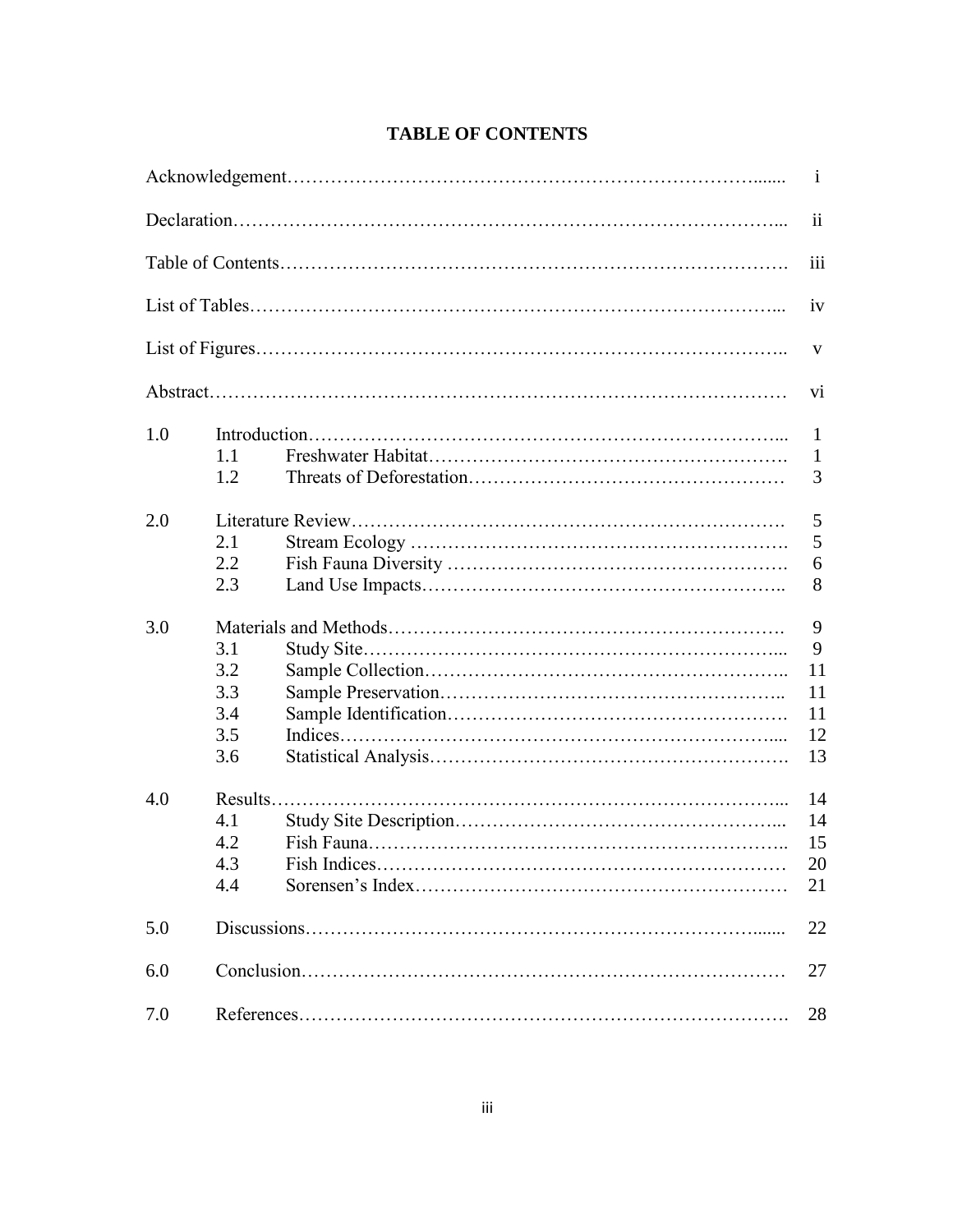| <b>LIST OF TABLES</b> |  |  |  |  |
|-----------------------|--|--|--|--|
|-----------------------|--|--|--|--|

| Table 1: |                                                                                                                                  | 9  |
|----------|----------------------------------------------------------------------------------------------------------------------------------|----|
| Table 2: |                                                                                                                                  |    |
| Table 3: | List of family, species and number of individuals (N) caught at                                                                  | 16 |
| Table 4: | List of family, species, number caught (N), total length (TL),<br>standard length (SL), body weight (BW), and standard deviation | 18 |
| Table 5: |                                                                                                                                  | 20 |
| Table 6: | Species diversity, species richness and species evenness at each                                                                 | 21 |
| Table 7: | Sorensen's index value based on the number of species at each                                                                    | 21 |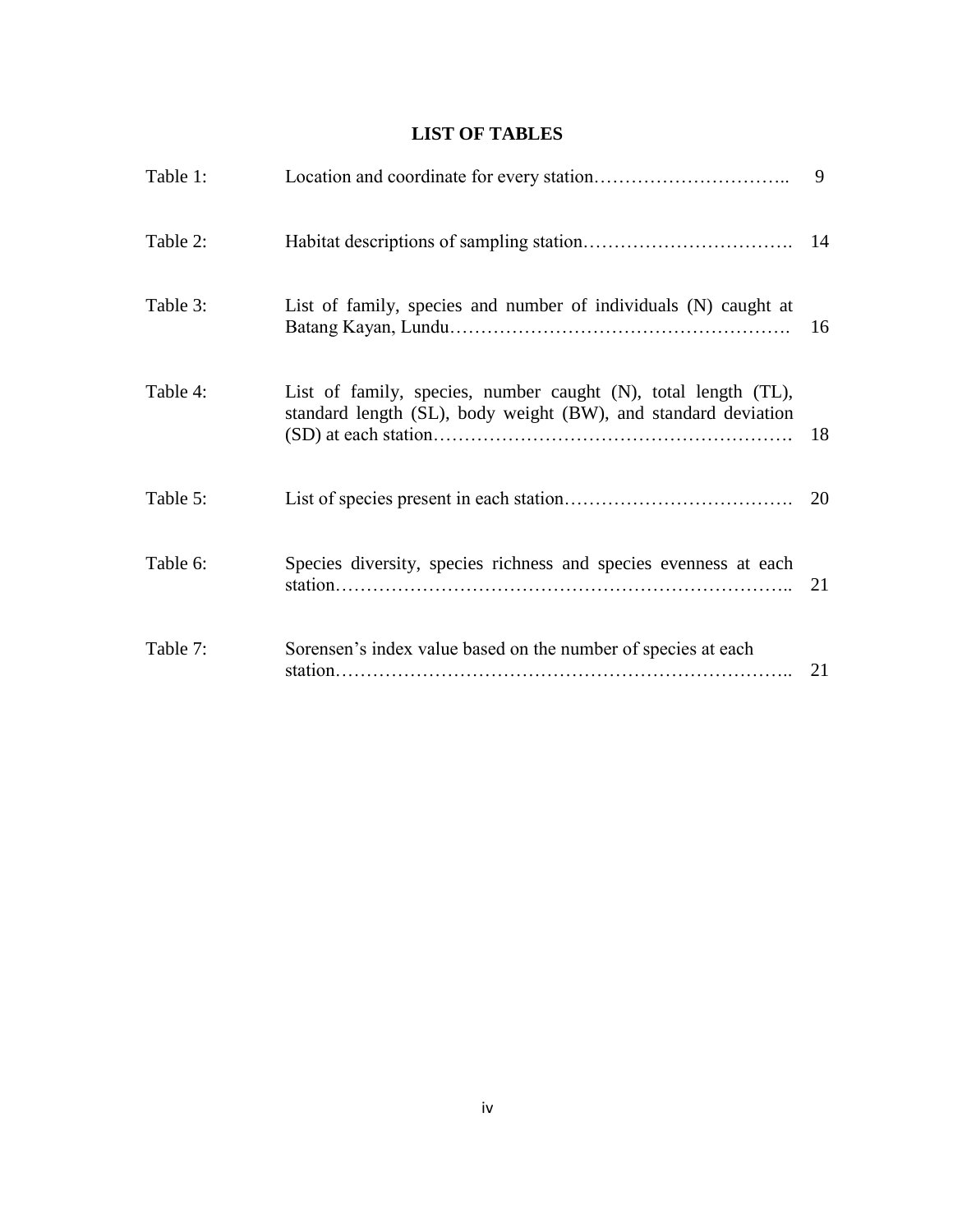# **LIST OF FIGURES**

| Figure 1: | Sampling stations for fish fauna survey at Batang Kayan, Lundu | 10 |
|-----------|----------------------------------------------------------------|----|
| Figure 2: |                                                                | 12 |
| Figure 3: |                                                                |    |
| Figure 4: | Percentage of fish family based on total number of individuals | 17 |
| Figure 5: | Percentage of fish genera based on total number of individuals | 17 |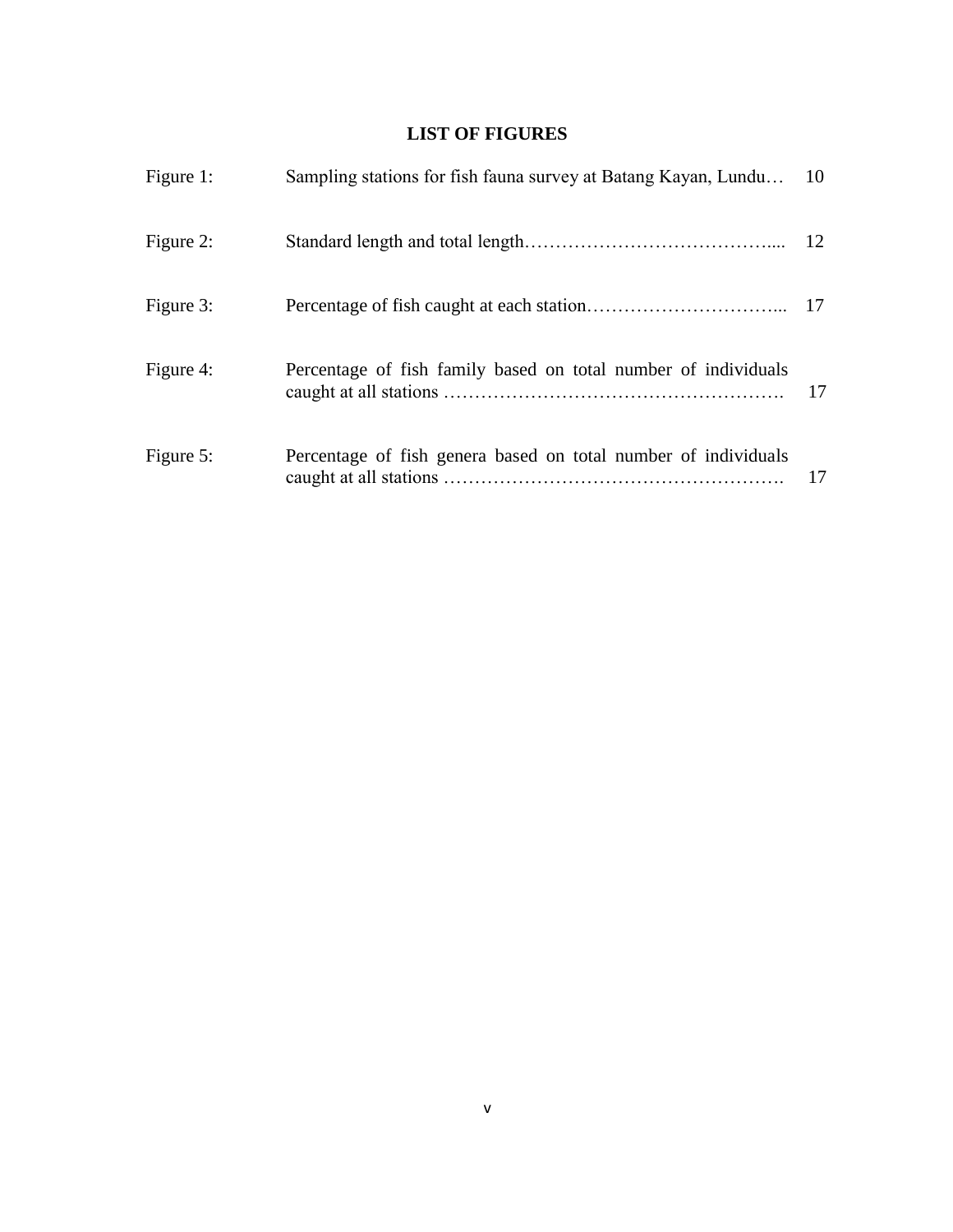#### **Fish Fauna Composition of Batang Kayan and Its Tributaries, Lundu, Sarawak**

## **Timothy Henry Lansing**

Aquatic Resource Science and Management Faculty of Resource Science and Technology Universiti Malaysia Sarawak

## **ABSTRACT**

This study was done to document the fish fauna composition of Batang Kayan and its tributaries. The study was carried out at five selected stations located at the mouth of five tributaries of Batang Kayan namely Sungai Tangilang, Sungai Stenggang, Sungai Bawang, Sungai Tong Senggi and Sungai Stom Lundu. Sampling method used was gill nets of various mesh sizes and three layer gill nets. A total of 324 individuals of fish were caught comprising of 25 species, 17 genera, and 8 families. Among the 8 families, the most dominant family is Cyprinidae. The most dominant species is *Chela laubuca* with a total of 57 individuals. Four species are present at all stations namely *Hemibagrus nemurus, Chela laubuca, Hampala macrolepidota,* and *Osteochilus waandersii*. The station with the largest number of individuals caught is from station 4 with a total of 87 individuals meanwhile the station with lowest number caught is at station 2 with a total of 47 individuals. Species diversity and richness is highest at station 1 which is located at the most upstream of the study site with a value of 1.038 and 7.860 respectively. The fish fauna composition is mainly affected by the habitat characteristics of the river.

Keyword: fish, diversity, Sarawak, freshwater, composition

### **ABSTRAK**

*Kajian ini dijalankan untuk mendokumentasikan komposisi fauna ikan di Batang Kayan dan anak-anak sungainya. Kajian ini dilakukan di lima stesen terpilih yang terletak di muara lima anak sungai Batang Kayan iaitu Sungai Tangilang, Sungai Stenggang, Sungai Bawang, Sungai Tong Senggi, dan Sungai Stom Lundu. Kaedah persampelan yang digunakan ialah pukat insang berbagai saiz mata jaring dan pukat tiga lapis. Sebanyak 324 ekor ikan telah ditangkap yang terdiri daripada 25 spesis, 17 genera, dan 8 famili. Daripada 8 famili, famili yang paling dominan ialah famili Cyprinidae. Spesis yang paling dominan ialah Chela laubuca dengan jumlah 57 individu. Empat spesis boleh ditemui di kesemua stesen iaitu Hemibagrus nemurus, Chela laubuca, Hampala macrolepidota, dan Osteochilus waandersii. Stesen dengan bilangan individu yang paling banyak ditangkap ialah pada stesen 4 dengan jumlah 87 individu dan stesen dengan bilangan individu paling sedikit ditangkap ialah pada stesen 2 dengan jumlah sebanyak 47 individu. Nilai kepelbagaian dan kekayaan spesis paling tinggi pada stesen 1 dengan nilai sebanyak 1.038 dan 7.860 masing-masing dan stesen ini merupakan anak sungai yang paling hulu. Komposisi ikan lebih dipengaruhi oleh ciri-ciri habitat sungai tersebut.*

*Kata kunci: ikan, kepelbagaian, Sarawak, air tawar, komposisi*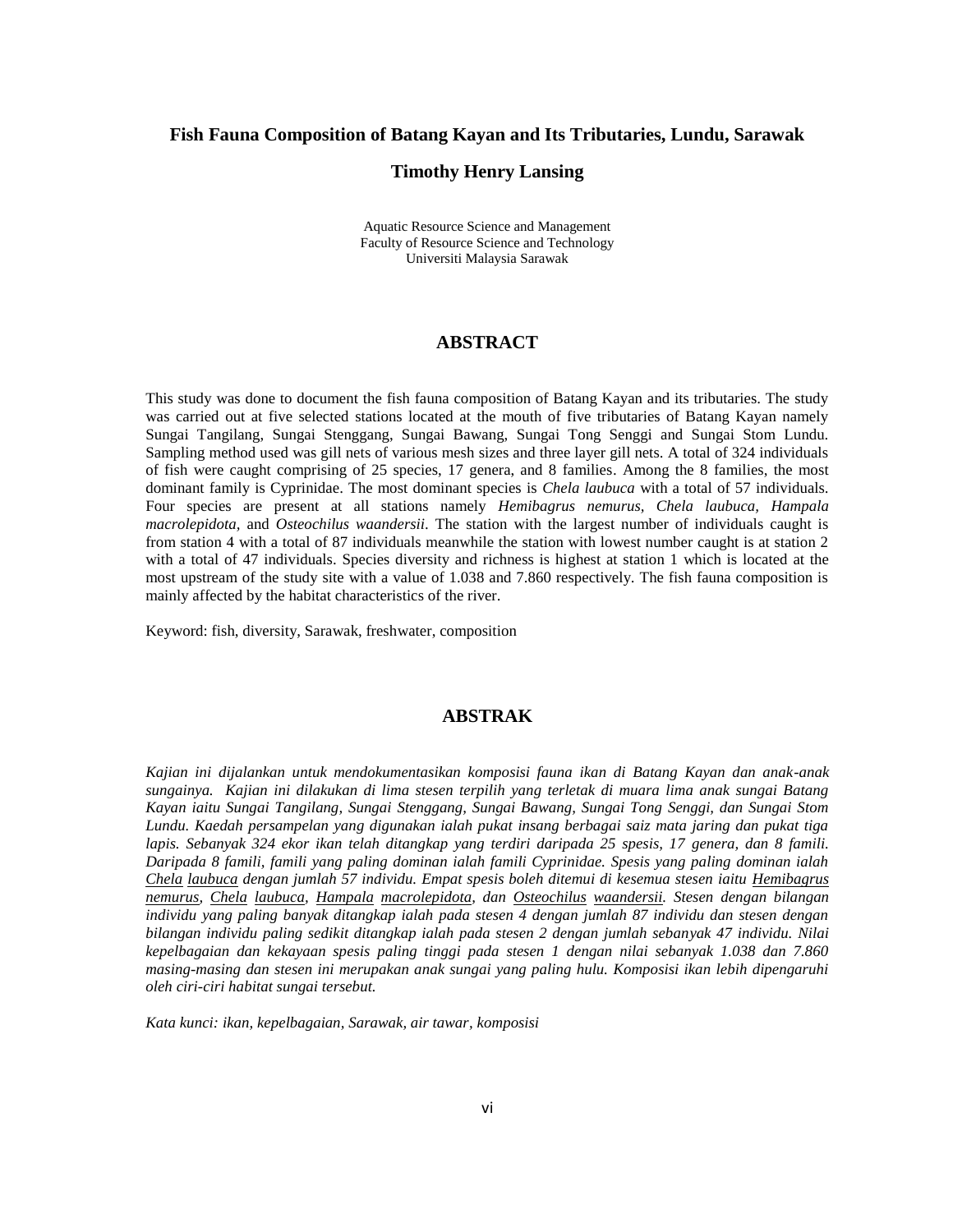### **1.0 INTRODUCTION**

## **1.1 Freshwater Habitat**

The freshwater habitat is a part of Malaysia's diverse ecosystem consisting of riverine, lacustrine and palustrine habitats (World Wide Fund Malaysia, 2002). There are about 1,500 rivers which stretch at a length of 35,000 kilometers in Malaysia (Anonymous, 1998). Among the 1,500 rivers found in Malaysia, 94 rivers are considered as major importance and out of the 94 rivers, 21 rivers are located in Sarawak (Yap, 1992). These rivers are the habitats of the freshwater fishes and are crucial in determining some of the most crucial attribute in distribution and diversity of these fishes.

Habitat comes in many forms and generally can be divided into two categories, which is lentic and lotic ecosystem. Lentic ecosystem is the non-flowing or stagnant water body such as lakes, swamps and paddy fields meanwhile lotic ecosystem is the flowing water body which consists of streams, irrigation canals, and rivers (Mohsin & Ambak, 1990). These forms mold most of the freshwater fish distribution in an ecosystem. Lakes such as Tasik Chini is a closed ecosystem and the balance of its ecosystem is fragile and usually lower order fish (primary consumer) is abundant in lake ecosystem than the higher order fish (secondary consumer) (Kutty, 2009). In river ecosystem on the other hand, the freshwater fish distribution is mostly depending on the stream order and the migration of fish.

Any water body comes with different characteristics which determine the types of freshwater fish that can flourish in the desired environment. In a well developed stream or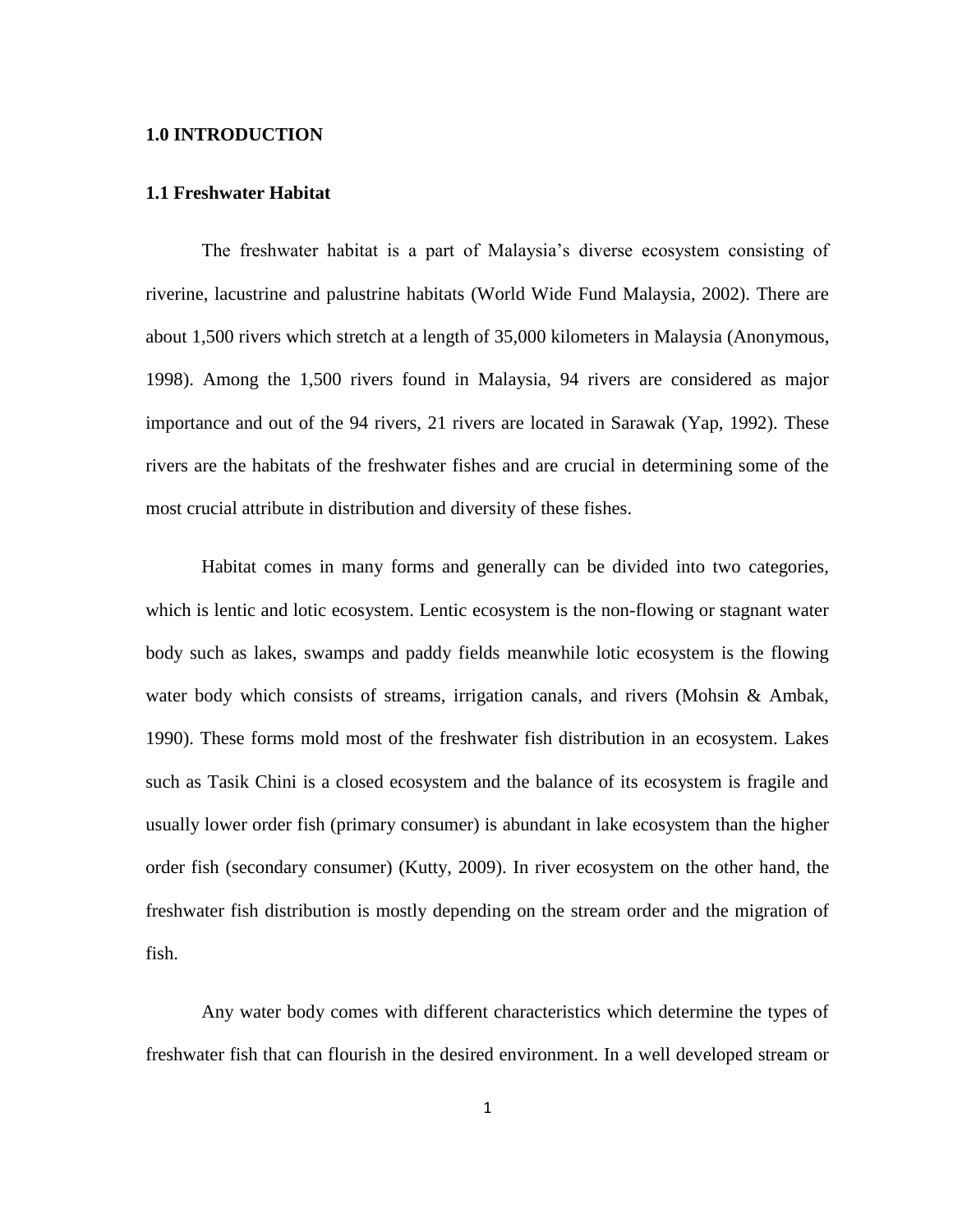river, the distribution of freshwater fish can be divided into the rhithron (lower order stream) and potamon (high order stream) (Wootton, 1992). The distribution of fish within the stream order of a river is according to the feeding nature of the fishes. The source of carbon for fishes may exist either from autochthonous which is source of food originating from the river system such as phytoplankton and zooplankton and also from allochthonous which the food source are not originating or comes from outside of the river system such as particulate organic matters (Webster *et al.*, 1999; Hein *et al.*, 2003). The allochthonous materials usually are abundant at the rhithron region because of the riparian cover and the great quantity of organic matter at the river banks meanwhile autochthonous materials are usually abundant near to the potamon region which sunlight is present to supply energy for the phytoplankton. Due to this feature, fish are distributed according to the feeding habit it possess whether they consume autochthonous or allochthonous materials.

Freshwater fish are seasonal and free moving and do not usually stays at an area for a long period of time. This is due to migration in river which is associated with the spawning season or the existence of new feeding ground due to the inundation of the river as a result of seasonal changes (Wootton, 1992). Migration may also caused by other factors such as refuge-seeking migrations and post-displacement movements, recolonisation and exploratory type of migration (Lucas *et al.*, 2001). Migration influences the distribution of freshwater fish in a river system especially during the monsoon season. Topography also influences the distribution of fish fauna. For instance, high altitude retain less and only specialized adapted fish can thrive in such a habitat than lower and middle zone altitude (Nyanti, 1995).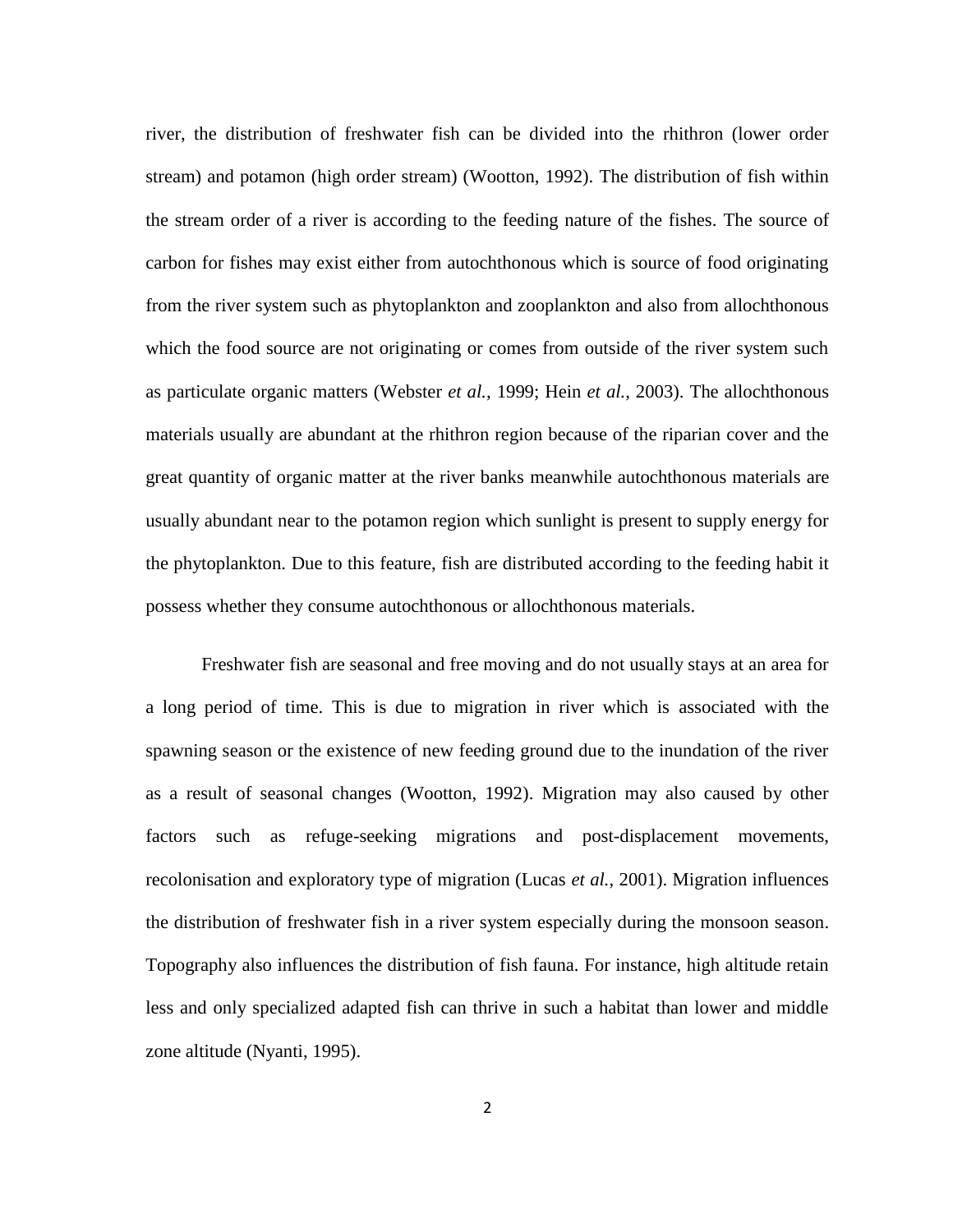Habitats of freshwater fish can also be associated with the diversity of fish fauna. Long-term ecological isolation caused by the great difference of hydrological elements such as flow speed and sediment may cause the differentiation of species with each species having formed its own morphology (Chu and Zhou, 1989).

## **1.2 Threats of Deforestation**

Total freshwater fish in Southeast Asia is approximated at 900 to 1,000 species (Kottelat *et al.*, 1993) and Malaysia has been estimated to hold more than 400 – 500 species (Bishop, 1973; Ali, 1992; Khan & Yeo, 1993; National Conservation Strategy, 1993; Ministry of Science, Technology and Environment, 1997; Zakaria-Ismail, 1997). But this number could decrease up to 58% from the present if habitat alteration and destruction continues at its present rate (Dennis & Aldhous, 2004; Salam & Gopinath, 2006). For example, Singapore has faced the extinction of a total of 19 species in 30 years (Mohsin & Ambak, 1990). A study done in Pusu River of Klang River Basin has shown that more than 40% of the native species is lost due to the adjacent development activities in the past few years (Zakaria-Ismail, 1997). It is a big issue because it is estimated that tropical countries are losing 127,300 km<sup>2</sup> of forest annually, another 55,000 km<sup>2</sup> of tropical forest are logged each year and a rough estimation of 30,000 km<sup>2</sup> more is burnt each year (Chapman & Chapman, 2002) which will affect the vegetations adjacent to the streams. Other than that, the upper reaches are the least known habitat which means more species are to be discovered and the rate of endemism is also high (Kottelat & Whitten, 1996; Hui, 2009). The deforestation process may contribute to the loss of freshwater habitats and at the same time encouraging the extinction of some sensitive freshwater fish species especially in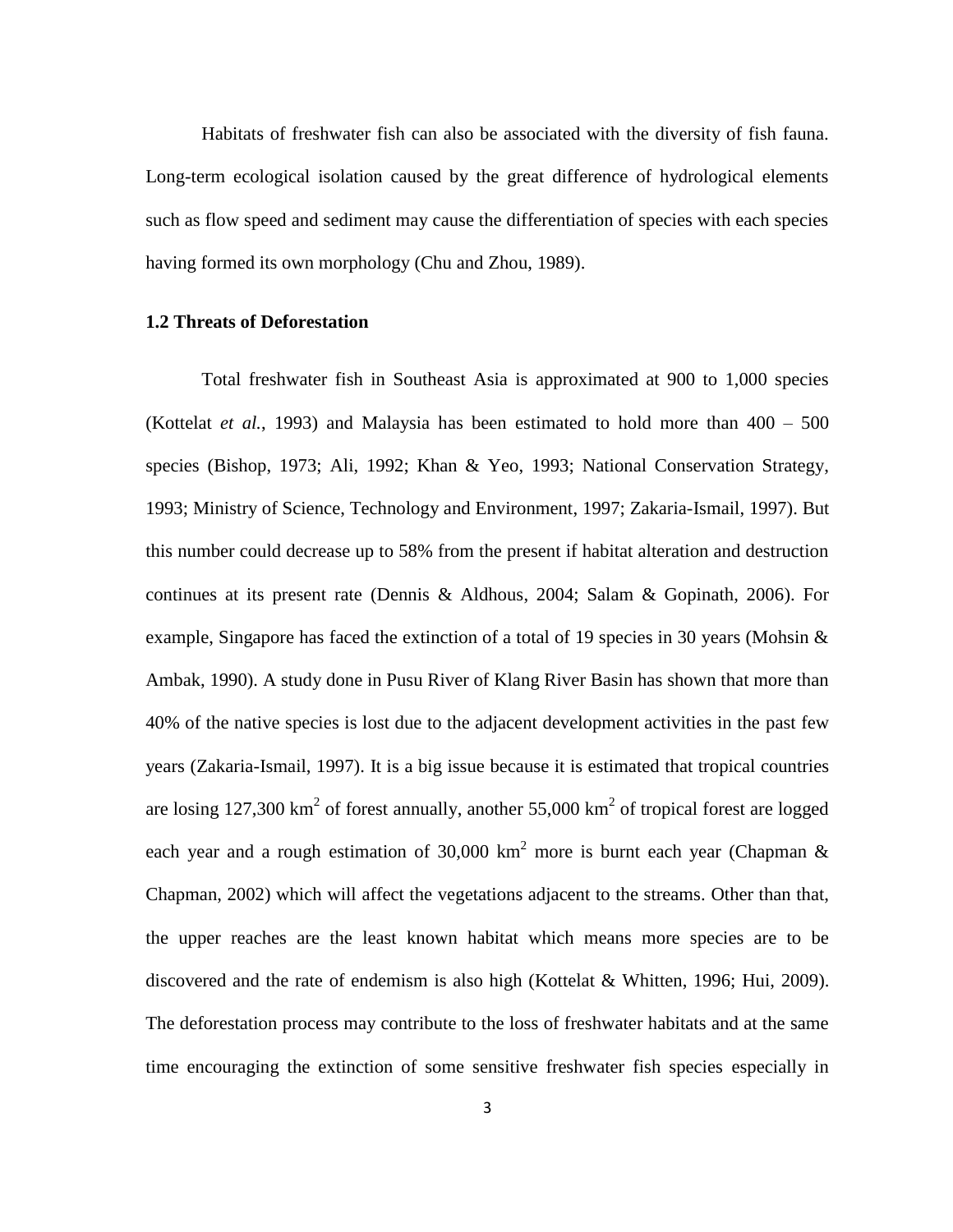Sarawak which fish inventory of rivers in Sarawak is not much documented (Salam & Gopinath, 2006).

At the same time, Sarawak cannot run from deforestation activities because the replacement of forest areas into developments is required to support the greatly increasing population needs. The areas are utilized into aquaculture farm for food security, residential area for the growing population, industrial operation, timber harvesting or logging area to cope with the lumber industry, and agricultural conversion especially oil palm plantation which took up 4.2 million hectare of land in Malaysia in 2005 and will continue to grow (Fitzherbert *et al.,* 2008). All these developments are leading to deforestation which is a big issue in the pursuit of development as it directly and indirectly alters the biodiversity of an area not only the forest itself but also the river nearby the area (Ali, 1992; Kouamelan *et al.,* 2003; Salam & Gopinath, 2006; Fitzherbert *et al.,* 2008). For instance, deforestation reduces the riparian forest cover thus give serious impact to the growth and survival of allochthonous stream fish species which rely on the particulate organic matter for food from the forest and also reducing the shady areas for the juvenile fish to get its protection (Raghavan *et al.,* 2008).

It is a challenge for economists and biologists to achieve a well balanced environment between development of agricultural activity and biodiversity richness especially in Sarawak. This is a problem as there are not many studies done on the fish fauna composition in Sarawak especially to assess the fish fauna composition (Meijaard *et al.,* 2005; Salam & Gopinath, 2006). Overall, the main objective of this study was to record the fish composition at Batang Kayan and its tributaries.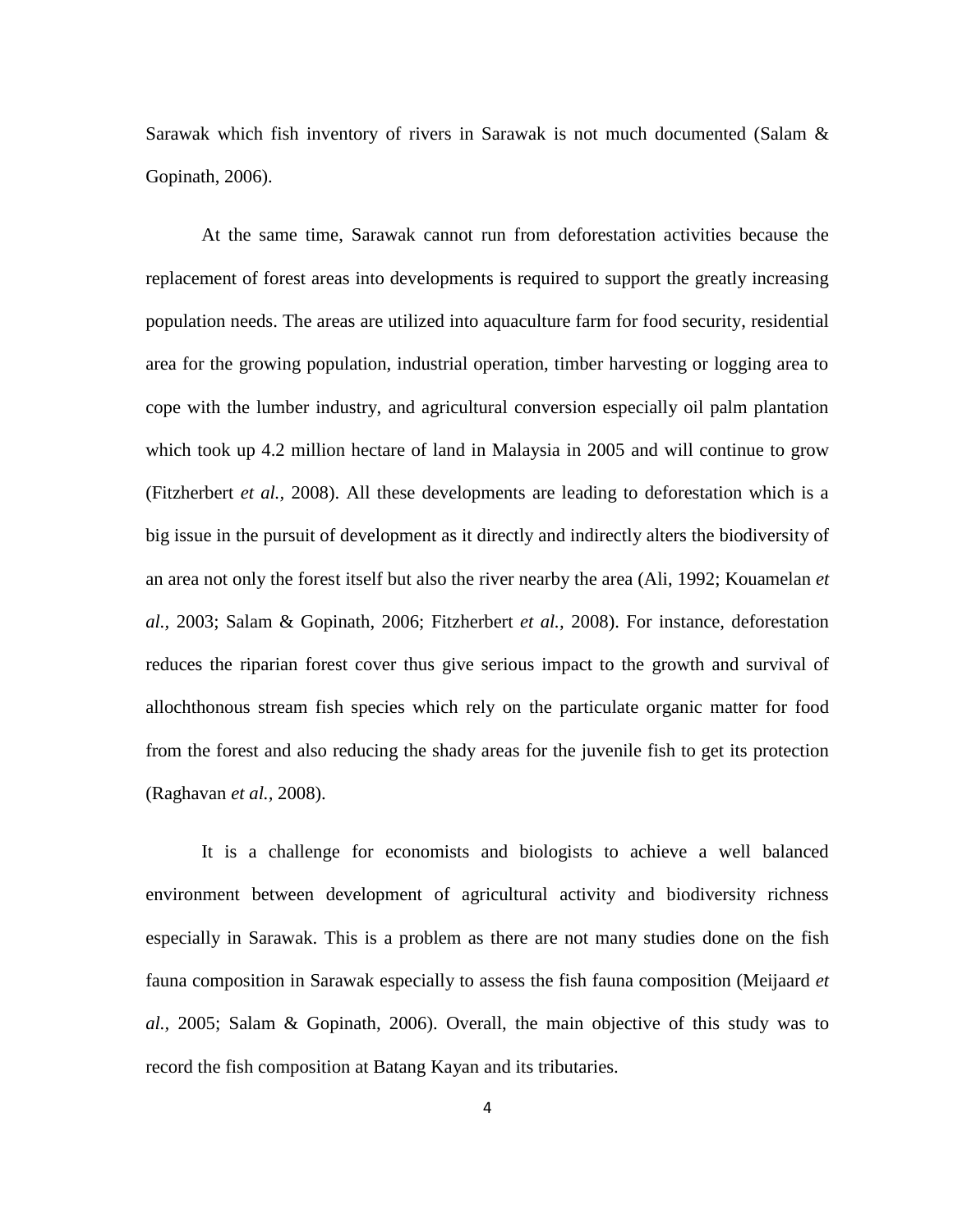#### **2.0 LITERATURE REVIEW**

#### **2.1 Stream Ecology**

The general habitat characteristics for most freshwater fish is fast flowing water, shaded area, substrate either consist of mud, silt, rocky and sandy bottom (Lee  $\&$  Ng, 1994). Apart from this, there are also some environmental factors that affect the patterns of fish distribution in streams or rivers such as nutrients, aquatic plants, canopy closure, depth, width, temperature, pH level, total dissolved solid (TDS) and dissolved oxygen (DO) (Samat, 1990; Kouame *et al.*, 2008).

One of the most important factors is nutrient. As nutrients support the vegetation of a river or stream, the vegetation may also support the population of fish in term of protection, reproduction and food supply (Zakaria *et al.,* 1999). The overhanging vegetation plays a role in the determination of temperature, determination of the primary production and determination of the physico-chemistry within a river or stream (Kouame *et al.*, 2008). Substrate may also contribute to the growth and abundance of vegetation either at the bank or the subsurface (Zakaria *et al.,* 1999) and also gives protection to fish in term of camouflage from predators. Other than that, low total dissolved solid (TDS) and high dissolved oxygen (DO) favor almost all species of fish (Shah *et al.,* 2009). The width of river influence the number of fish species as it increase the diversity of habitat type, while providing a larger area to accommodate more fish species and results in the different rates of immigration (Angermeier & Schlosser, 1989). Depth of a river or stream also plays a role in contributing the distribution of fish but it depends on the size and the feeding habits of the fish (Kouame *et al.*, 2008).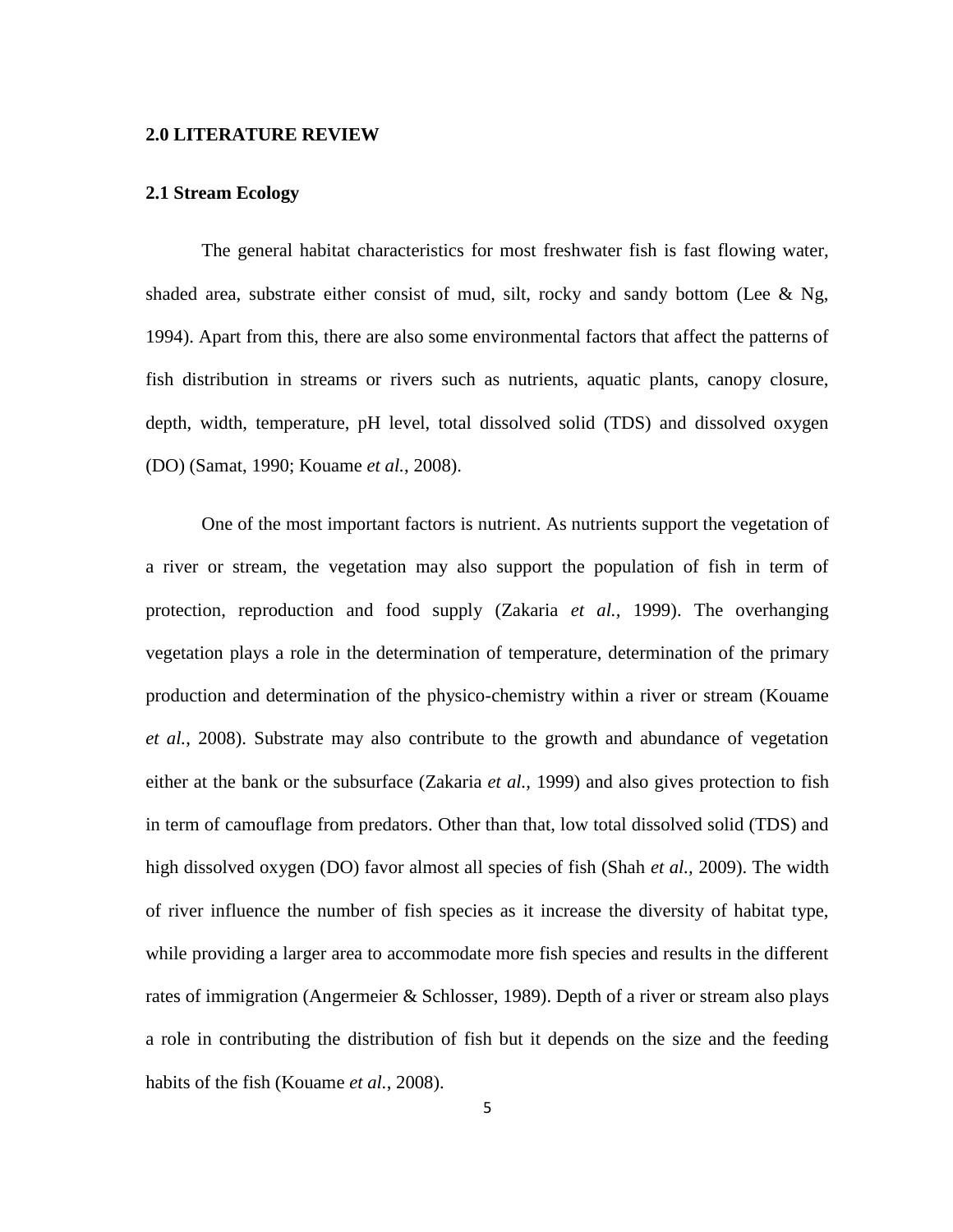Species composition tends to increase from the river mouth to the upstream area (Koumelan *et al.*, 2003). This matter is true for a pristine river as there is no disturbance but for a disturbed river, the species composition and diversity will be different from the downstream to the upstream according to the level of disturbance. In addition, altitude also plays a very important role in the species composition. Species are likely to be found abundant at low altitude region compared to high altitude region (Nyanti, 1995).

### **2.2 Fish Fauna Diversity**

Little attention has been given to the freshwater fish fauna of Malaysia since the earliest days of ichthyological exploration in the region (Roberts, 1989) which have actually started in the mid-19<sup>th</sup> century (Zakaria-Ismail, 1991) and most of them have been conducted in Peninsular Malaysia (Salam & Gopinath, 2006). Perhaps the most comprehensive study in East Malaysia is done by Inger & Chin (1962) and Kottelat & Lim (1995). However, most of the Malaysian river systems have never been studied intensively. Most of the previous study only concerned on species checklist, fisheries status (Khan & Yeo, 1993; Ali, 2000) and ichthyofaunal study (Ho & Tan, 1997; Yap *et al.*, 1997; Zakaria-Ismail & Salleh, 1997) but all the available studies are considered as incomplete because the study is being carried out in a short term period and lack of monitoring have been done to follow up the changes in distribution and habitats (Zakaria-Ismail, 1987).

Despite all the study done, no researcher has been able to give or list the actual or reliable number of freshwater fish present in Malaysia (Zakaria-Ismail, 1991; Ng *et al.*, 1992; Ali, 2000). According to available literatures, it is generally estimated that there are over 300 species of freshwater fish in Malaysia (Bishop, 1973; Ali, 1992; Khan & Yeo,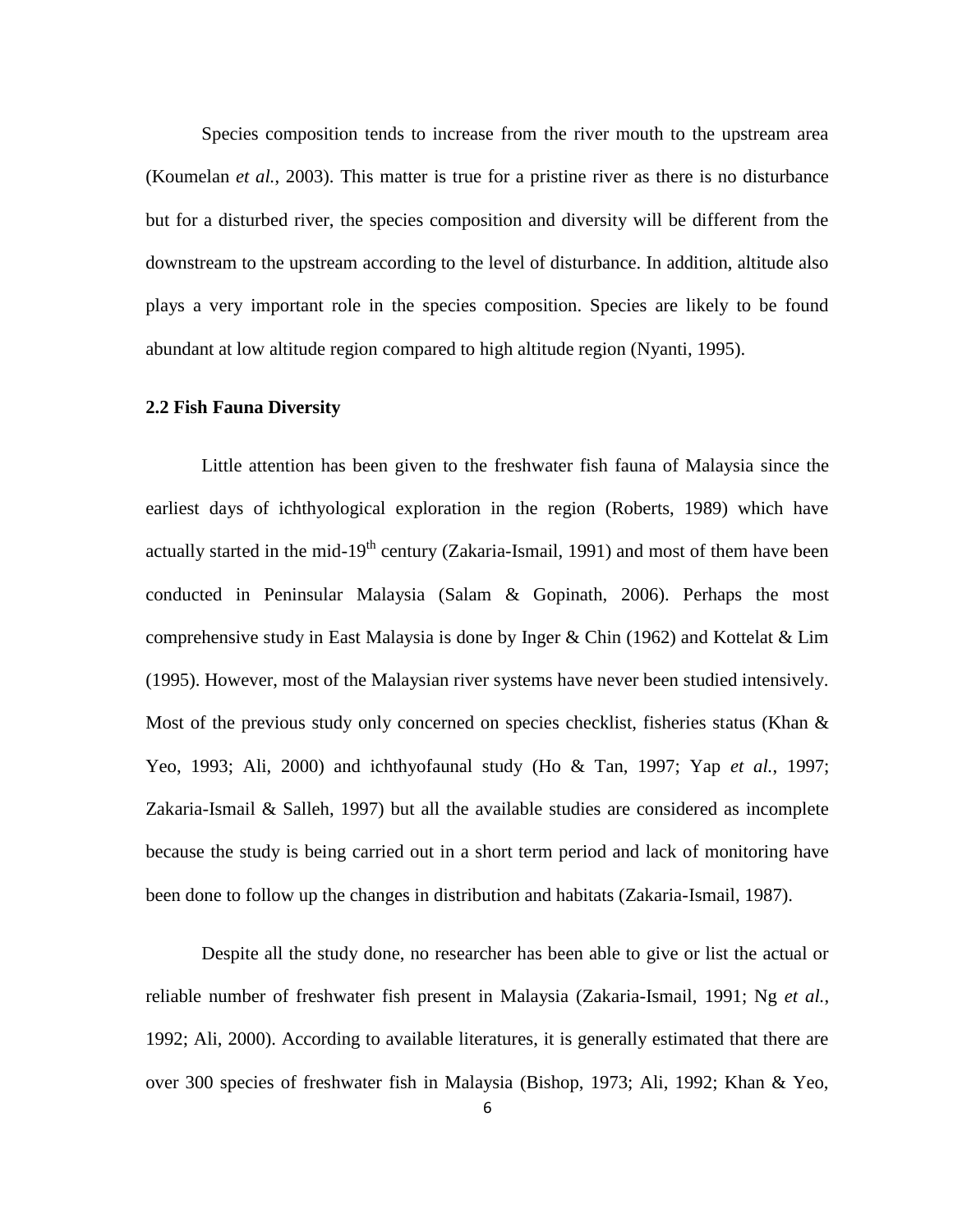1993; Zakaria-Ismail, 1997). Other sources of number of freshwater species in Malaysia is from National Conservation Strategy (1993) which stated that there are 546 species including the 160 species in East Malaysia and Ministry of Science, Technology and Environment (1997) mentioned that a total of 449 freshwater fish species are present in Malaysia.

In East Malaysia especially Sarawak, the ichthyological survey has not been extensive (Salam & Gopinath, 2006). The earliest known survey done in Sarawak was carried out by the Department of Agriculture in three major rivers which are Sungai Rajang, Batang Ai, and Sungai Baram in 1985. The study reported that 59 species found in Sungai Rajang, 31 species in Batang Ai and 43 species can be found in Sungai Baram. This ichthyological survey however, was considered incomplete due to its confinement in a small geographical area (Salam & Gopinath, 2006). Another study has been done by Kottelat & Lim (1995) which covers throughout Sarawak and Brunei and listed a total of 249 freshwater fish species. Rahim *et al.* (2009) also have been doing studies at Batang Kerang, Balai Ringin, Sarawak and have reported different composition at two different water with 36 species in the brown water meanwhile in the black water, there are only 12 species can be found. But then again, the study is only focuses to the Balai Ringin area.

Cyprinidae dominates almost 30% of species population for both Peninsular and Borneo while Channidae and Anabantidae comprise another 26% and the remainders are distributed amongst the nine other families (Salam & Gopinath, 2006). Among the most common cyprinids can be found includes sebarau (*Hampala macrolepidota*) and lampam sungai (*Barbodes schwanefeldii*). Other than that is the Bagridae family which are baung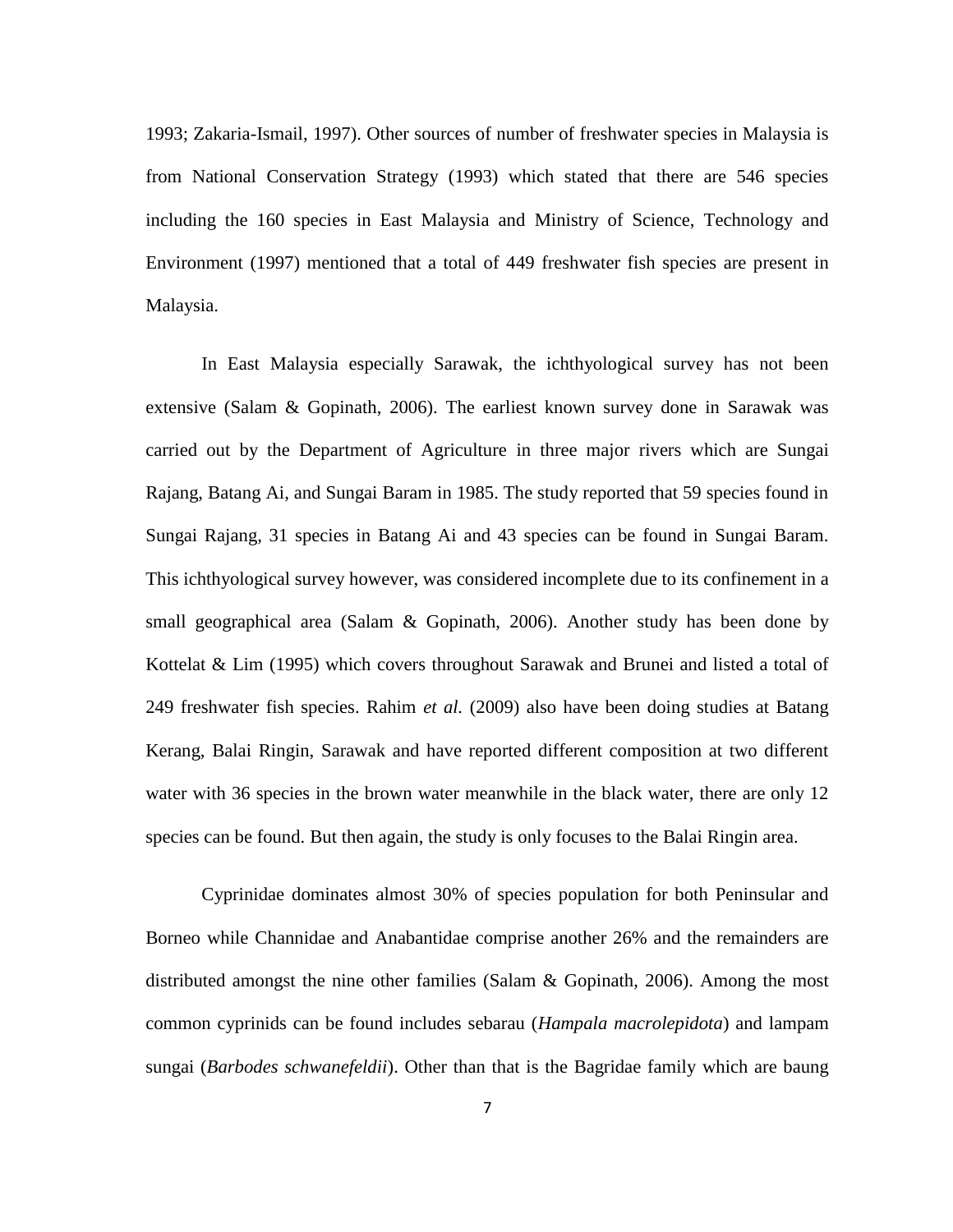(*Mystus* spp.) (Tweedie & Harrison, 1954). Alongside with the population of the native species of Malaysia freshwater fish, there is also the presence of invasive alien species. Some of them are *Barbodes gonionotus*, *Trichogaster pectoralis* and *Osphronemus goramy*. These species were introduced into Malaysian waters in the early  $20<sup>th</sup>$  century (Ang *et al.*, 1989).

#### **2.3 Land Use Impacts**

Rivers are one of the most degraded ecosystems in Malaysia which give impacts on fish populations through land clearing especially caused by oil palm plantation and habitat encroachment (Ali, 1992; Kouame *et al.*, 2008). In the past years, there is reduction in the number of freshwater fish caught in Malaysia and it is believed that devastation of their natural habitats is the main factor for the decline (Khan *et al.*, 1996). No buffer zone between the disturbed area and the stream or river will contribute to sedimentation problem (Shah *et al.,* 2009). Deforestation and habitat degradation lead to a decline in exogenous food sources including insects and their larvae as well as reduction in leaf debris due to shade loss and reduce protection from the canopy (Raghavan *et al.,* 2008).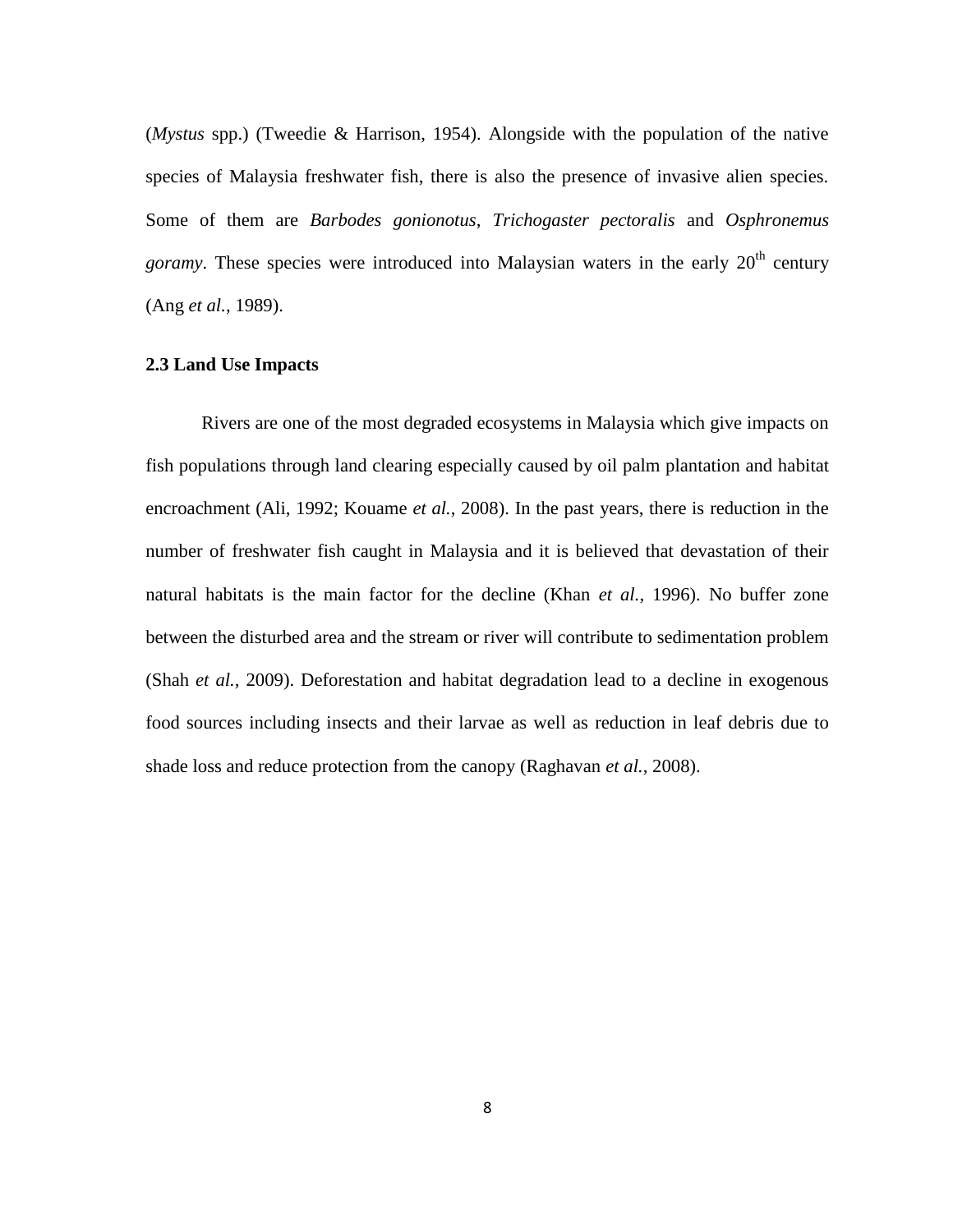### **3.0 MATERIALS AND METHODS**

## **3.1 Study Site**

The study site is at Batang Kayan, Lundu, 52 km from the town of Kuching, Sarawak. Four fieldtrips have been carried out on 3-4 August 2010, 28-29 October 2010, 1-2 December 2010 and 9-10 February 2011. The stations of the study are selected according to the accessibility of the sampling site. Since Batang Kayan is near to agricultural conversion land, most of the tributaries are inaccessible due to obstacles such as abandoned logs, woods, and fallen trees and trunks resulting from the land clearing activity. In addition, the shallow and narrow characteristics of the tributaries also were a problem. Due to these factors, most of the stations are located at the mouth of the tributaries near to the main Batang Kayan. The fish fauna survey was carried out at five stations as shown in Table 1 and Figure 1.

| <b>Station</b> | Coordinates                  |                  |
|----------------|------------------------------|------------------|
|                |                              | Location         |
| Station 1      | N 01° 31.735'                | Sungai Tangilang |
|                | E 109° 58.454'               |                  |
|                | Elevation: $\pm 3.66$ metres |                  |
|                |                              |                  |
| Station 2      | N 01° 31.731'                | Sungai Stenggang |
|                | E 109° 58.450'               |                  |
|                | Elevation: $\pm 3.66$ metres |                  |

Table 1: Location and coordinate for every station.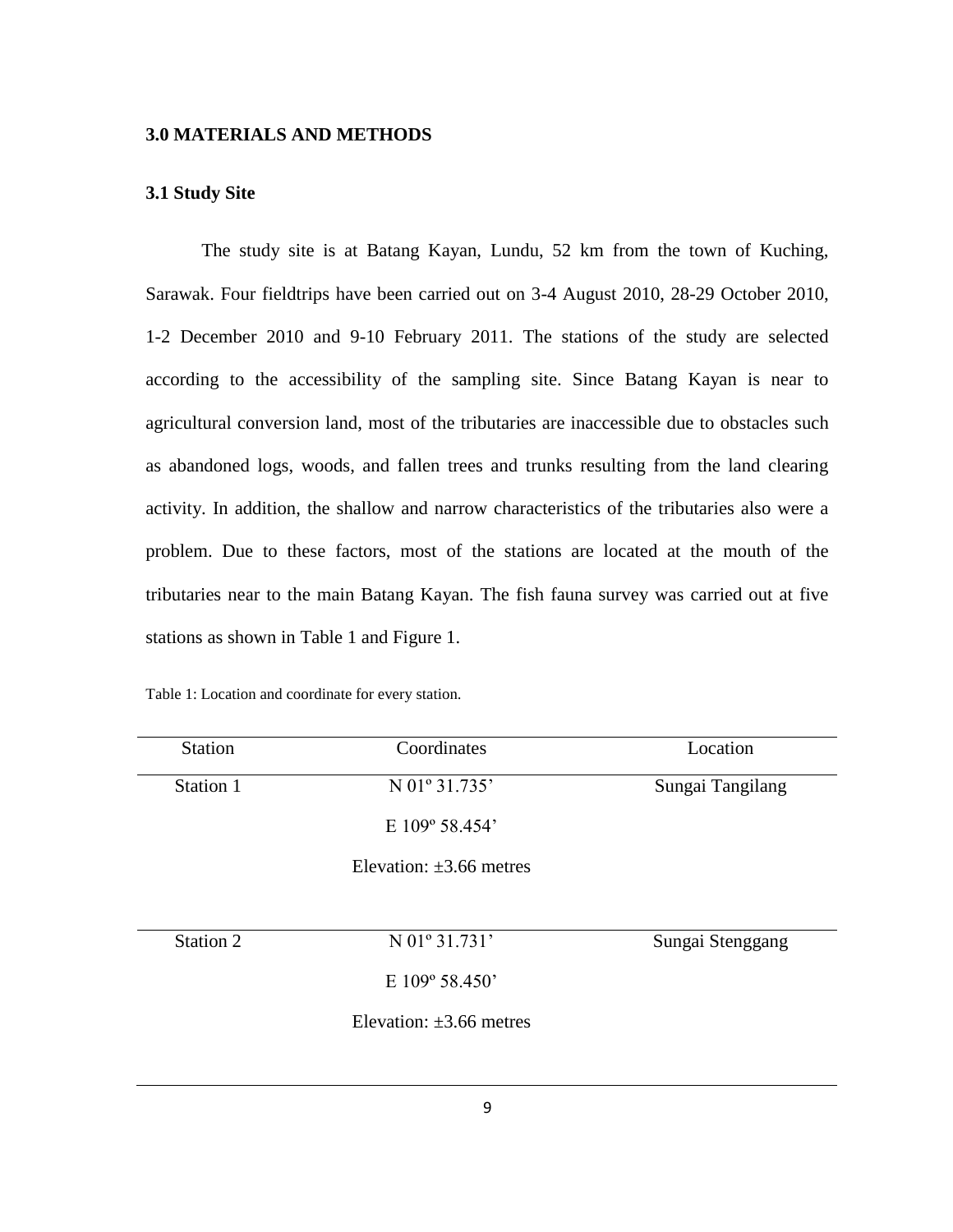| Station 3 | N 01° 30.774'                | Sungai Bawang      |
|-----------|------------------------------|--------------------|
|           | E 109° 57.799'               |                    |
|           | Elevation: $\pm 4.57$ metres |                    |
|           |                              |                    |
| Station 4 | N 01° 30.324'                | Sungai Tong Senggi |
|           | E 109° 57.573'               |                    |
|           | Elevation: $\pm 3.96$ metres |                    |
|           |                              |                    |
| Station 5 | N 01° 30.277'                | Sungai Stom Lundu  |
|           | E 109° 55.378'               |                    |
|           | Elevation: $\pm 4.88$ metres |                    |



Figure 1: Sampling stations for fish fauna survey at Batang Kayan, Lundu.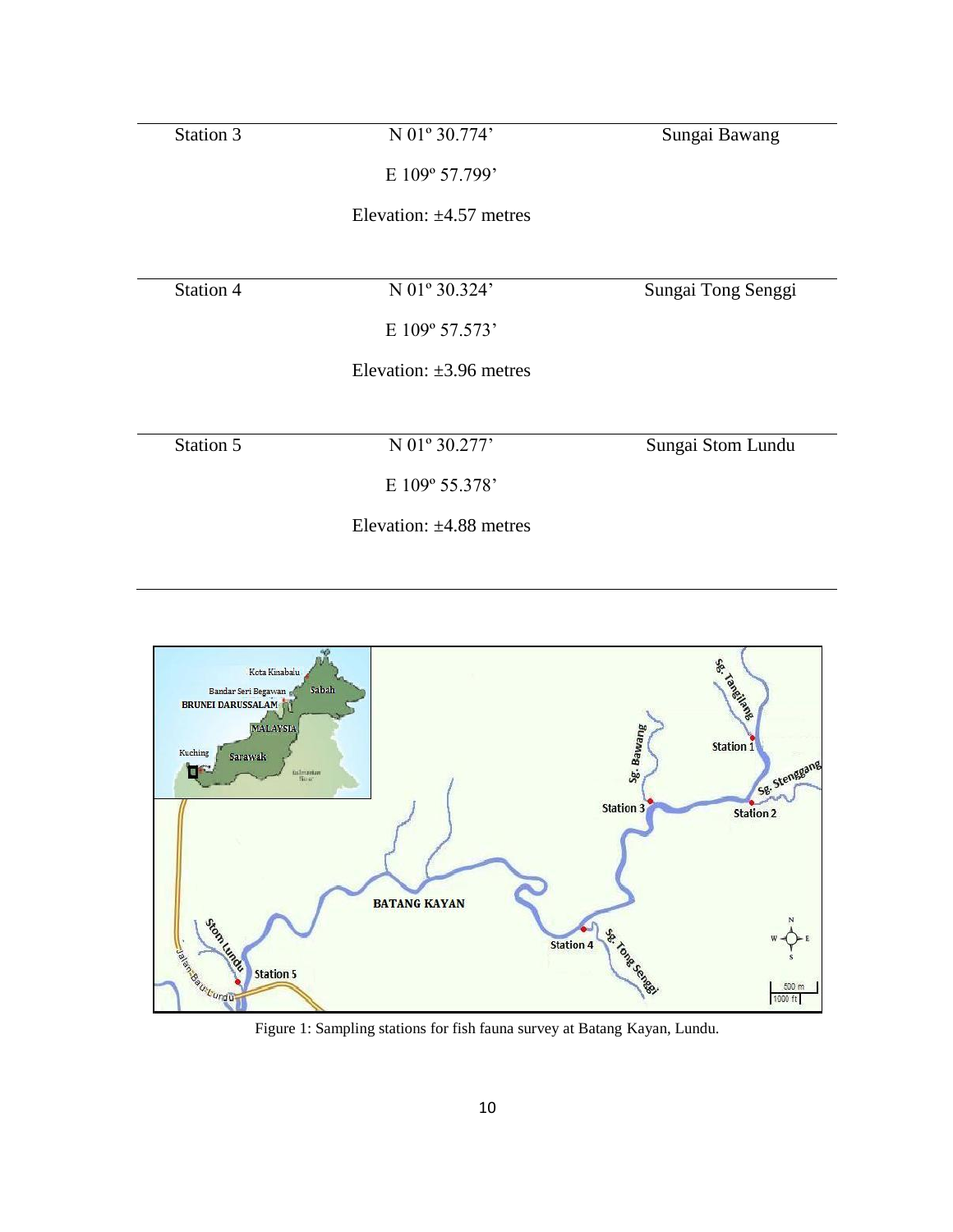#### **3.2 Sample Collection**

Monofilament gill nets with different mesh sizes and three layers gill net were used in this study. The mesh sizes of the monofilament gill nets used include 2.5 cm and 7.6 cm of mesh sizes. A total of three nets which consists of a 2.5 cm monofilament gill net, a 7.6 cm monofilament gill net and a three layers gill net were deployed at each station. The monofilament gill nets and three layers gill net were left at the stations overnight before being retrieved the next day.

## **3.3 Sample Preservation**

Fish samples were fixed at the field by using 10% formalin and were left in the laboratory for approximately 72 hours. After 72 hours, the samples were washed, rinsed and soaked in tap water before transferred and kept into 70% ethanol solution for further laboratory analysis and preservation purpose.

## **3.4 Sample Identification**

The fish samples were identified using the taxonomy method according to Roberts (1989), Mohsin & Ambak (1990), Gunther (1993), Kotellat *et al.* (1993), Inger & Chin (2002), and Tan (2006). The total length and standard length were measured by using Wildco measuring board with steel caliper which are fixed with graduated centimeter scale for measurement. The total length was measured from the anteriormost of the head or mouth to the most end of the caudal fin, with lobe squeezed together. The standard length was taken from the anteriormost of the head or snout to the end of fleshy caudal peduncle and is taken straight and not according to the curve of body (Figure 2) (Mohsin & Ambak,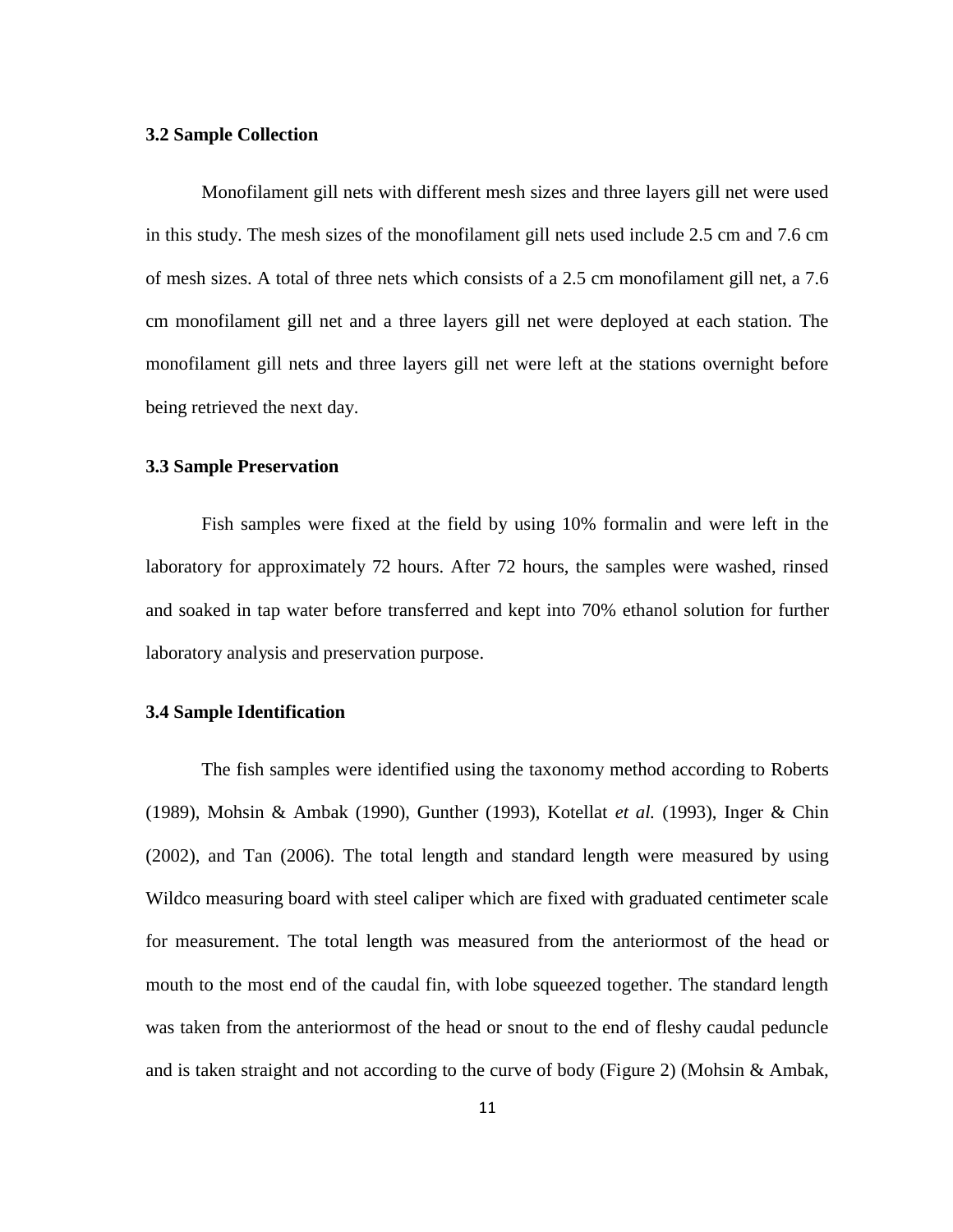1990). The weight was measured by using Adventurer ARA520 OHAUS analytical balance. The dorsal fin rays, pectoral fin rays, pelvic fin rays, anal fin rays and lateral line scales were also counted for identification purpose of each sample.



Figure 2: Standard length and total length

## **3.5 Indices**

The diversity, richness and evenness indices were analyzed for each station by using the Shannon – Weiner's Diversity Index (H'), Margalef's Species Richness Index (D), Pielou's Evenness Index (J) and Sorensen's Index (S).

*Shannon-Weiner's Diversity Index* (Shannon & Weaver, 1963)

$$
H' = \underbrace{n \text{ Log } n}_{n} - \underbrace{\Sigma \text{ fi Log } fi}_{n}
$$

 $n =$  sample size

 $fi =$  number of individuals per species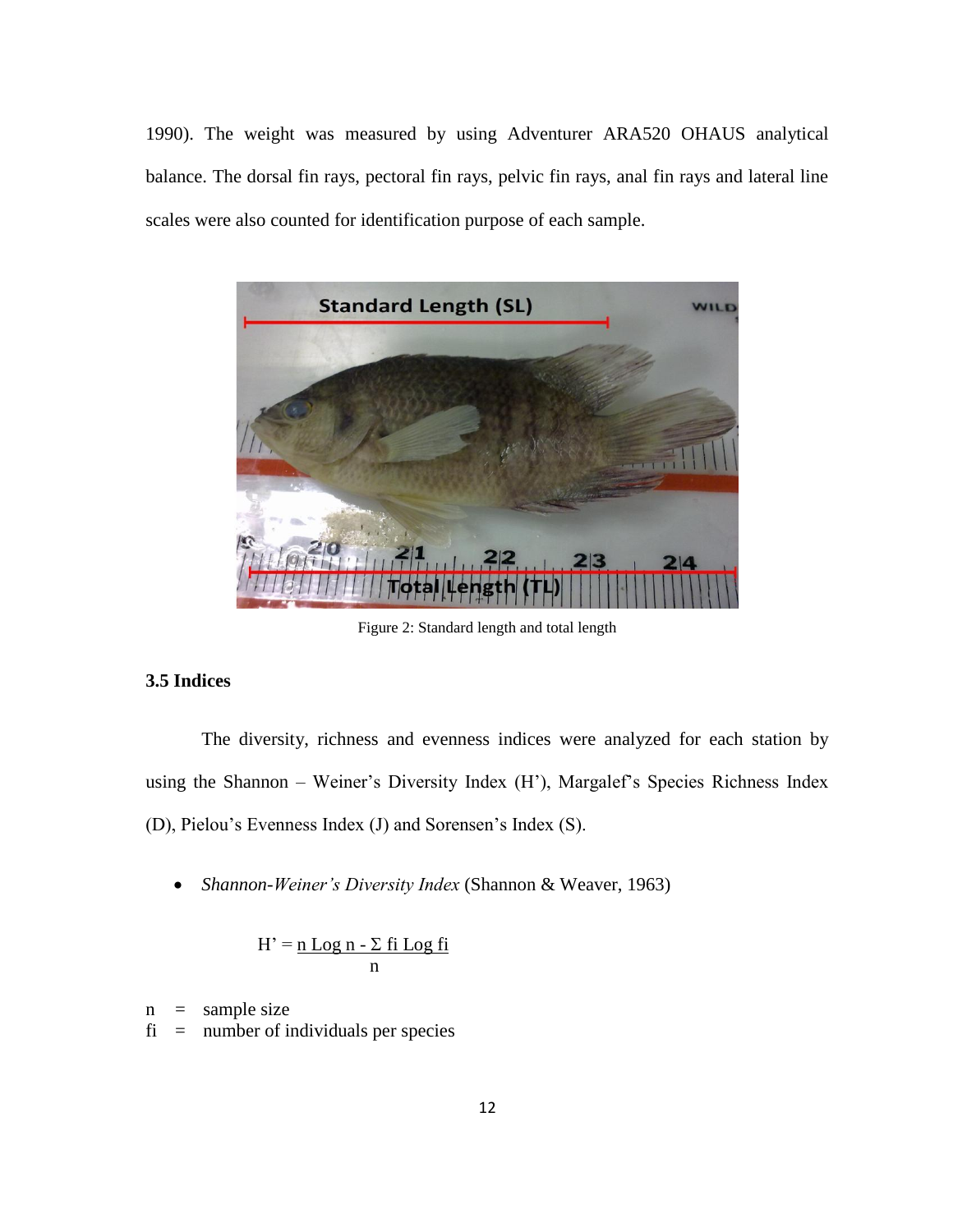*Margalef's Species Richness Index* (Margalef, 1958)

$$
D = \frac{(S-1)}{\text{Log } N}
$$

 $S =$  total number of species

- $N =$  total number of individuals
	- *Pielou's Evenness Index* (Pielou, 1966)

$$
J=H\,/\,\ln\,S
$$

- H = Shannon Weiner's Diversity Index
- $S =$  total number of species
	- *Sorensen's Index* (Sorensen, 1948)

$$
S = 2j / (a + b)
$$

- $S =$  coefficient of association between site A and B
- $j =$  number of species common to both site A and B
- a = number of species present at site A
- b = number of species present at site B

## **3.6 Statistical Analysis**

Microsoft® Office Excel® 2007 was used to calculate the mean and standard deviation for standard length (SL), total length (TL) and body weight (BW) of the samples. Microsoft® Office Excel® 2007 was also used to aid in constructing pie charts and any relevant graphs. Besides that, it was also used in calculating the fish indices which are the species diversity, richness and evenness.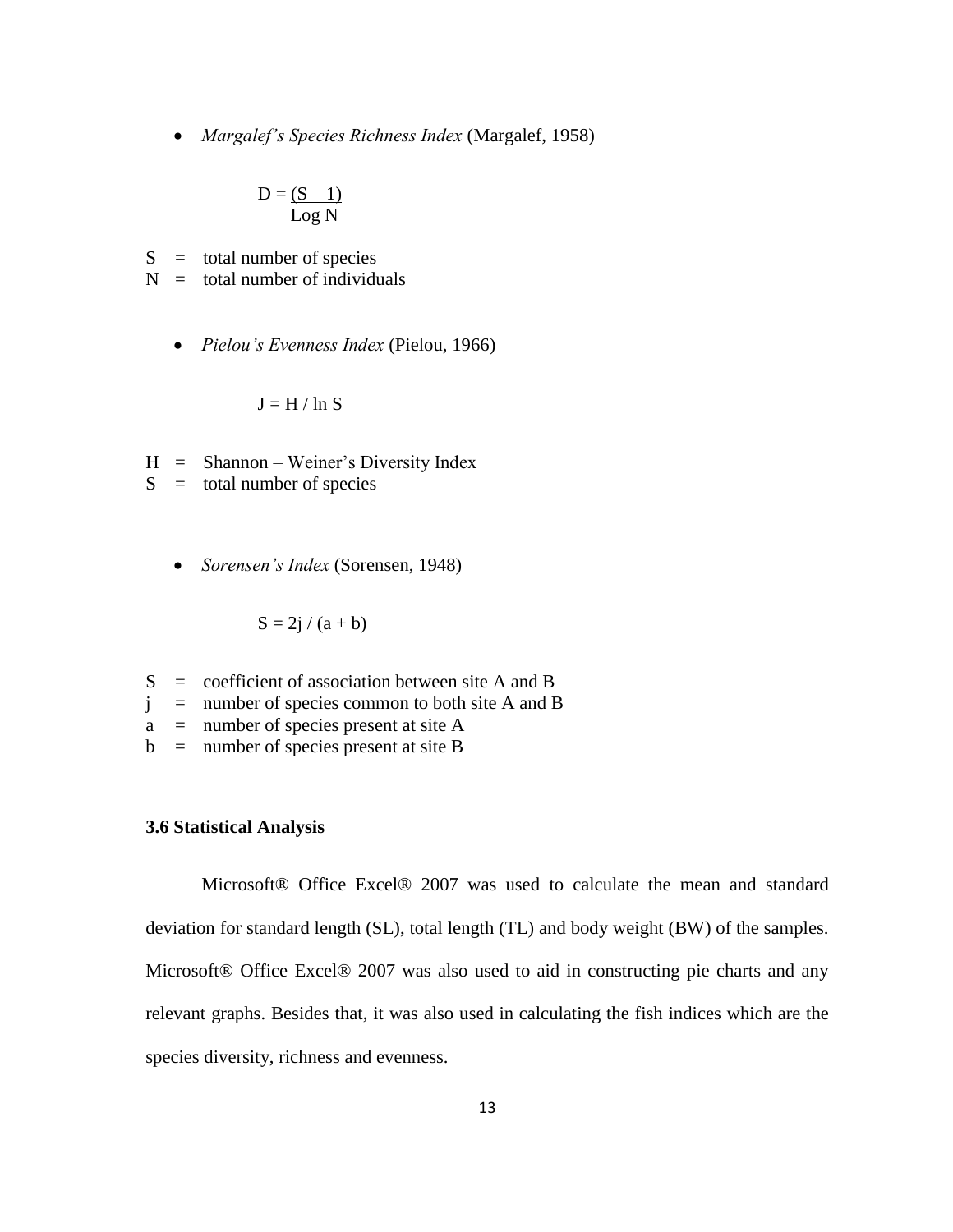## **4.0 RESULTS**

# **4.1 Study Site Description**

Most of the stations along Batang Kayan have been disturbed due to anthropogenic factors. Station 2 and station 4 which are Sg. Stenggang and Sg. Tong Senggi respectively have been disturbed by oil palm plantation activities. The forest at station 1 and station 3 which are Sg. Tangilang and Sg. Bawang respectively had just recently been cleared. Station 5 or Sg. Stom Lundu has been experiencing human anthropogenic especially from the boat's engine and nearby access by road. The habitat description of every station is shown in Table 2.

| <b>Stations</b> | <b>Habitat Description</b>                                             |  |  |
|-----------------|------------------------------------------------------------------------|--|--|
|                 |                                                                        |  |  |
| Station 1       | The tributary was fully shaded with branches from small trees along    |  |  |
| (Sg. Tangilang) | its bank. Slight erosion could be seen at the banks of the tributaries |  |  |
|                 | with the muddy soil at the top of sandy soil. The bottom substrate     |  |  |
|                 | was muddy and a bit sandy and the water was brownish white. Logs       |  |  |
|                 | and trunks could be observed and no access to the upstream of Sg.      |  |  |
|                 | Tangilang from the river mouth.                                        |  |  |
| Station 2       | Sg. Stenggang was partially shaded. No erosion was observed as         |  |  |
|                 | aquatic macrophytes grow along the bank. The bottom substrate was      |  |  |
| (Sg. Stenggang) | sandy and the water was brownish. The river was accessible to the      |  |  |
|                 | upstream area but too shallow during low water level. The water        |  |  |
|                 | was fast flowing.                                                      |  |  |
|                 |                                                                        |  |  |
| Station 3       | The vegetation along the river bank was bushes and no shade is         |  |  |
|                 | provided to the river. There was also no erosion seen as the bushes    |  |  |
| (Sg. Bawang)    | gives good support to the river bank. The bottom substrate was         |  |  |
|                 | muddy and the water was humic red nearly to black in color.            |  |  |
|                 | Upstream area was impassible as the water depth was too shallow.       |  |  |
|                 |                                                                        |  |  |

Table 2: Habitat descriptions of sampling station.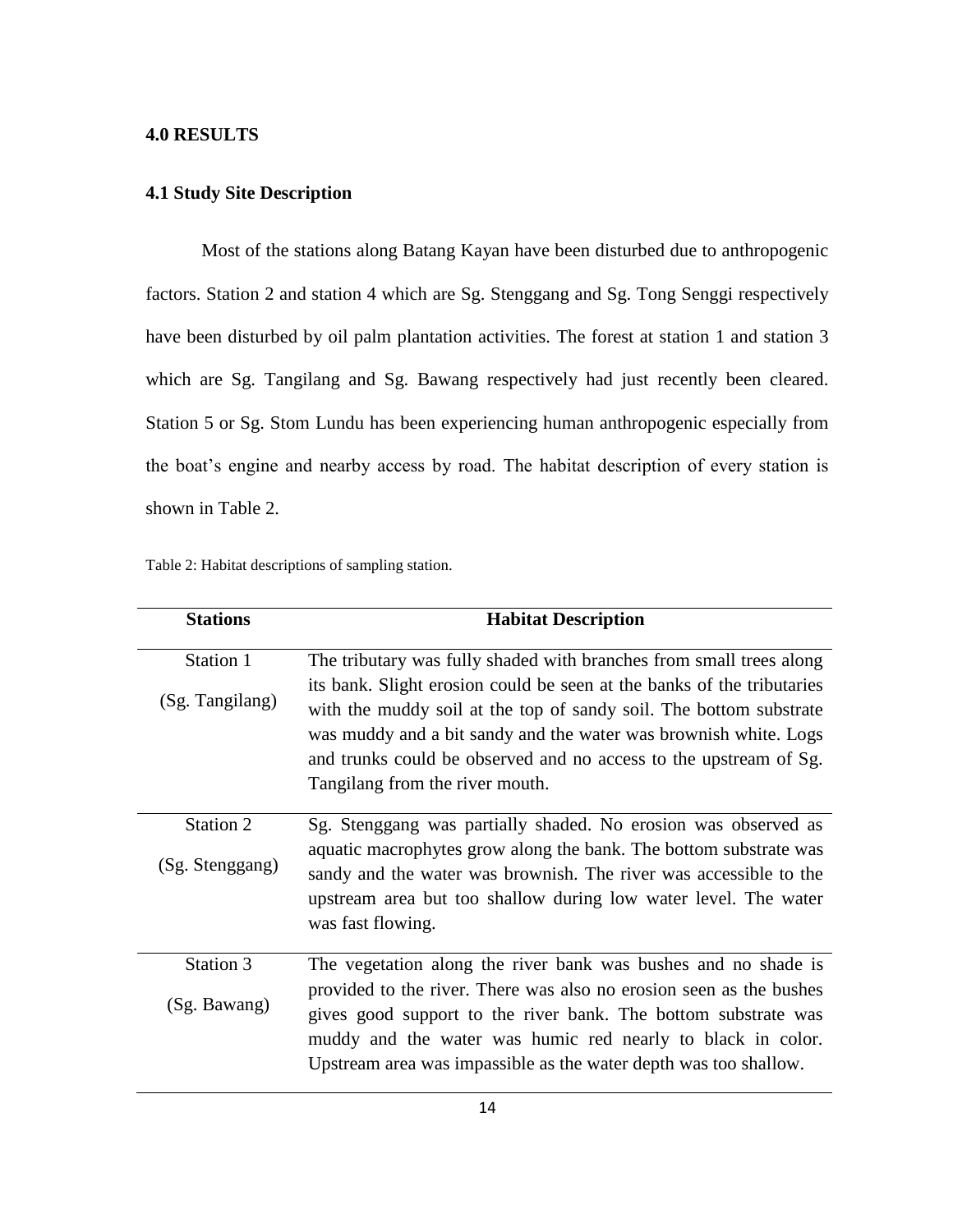| Station 4         | Sg. Tong Senggi is the river where palm oil mill effluent is                                                                                                                                                                                                                           |  |  |  |
|-------------------|----------------------------------------------------------------------------------------------------------------------------------------------------------------------------------------------------------------------------------------------------------------------------------------|--|--|--|
| (Sg. Tong Senggi) | occasionally discharge. The river was fully shaded. Slight erosion<br>could be seen occurring at the river bank. The bottom substrate was<br>sandy and the water is dark. Logs and tree trunks limits the access to<br>the upstream area.                                              |  |  |  |
| Station 5         | This tributary was fully shaded and erosion could be observed along                                                                                                                                                                                                                    |  |  |  |
| (Sg. Stom Lundu)  | its bank. The bottom substrate was sandy and muddy at some area.<br>The color of the water was light brown. Sg. Stom Lundu could be<br>very shallow during the low water level or drought season which can<br>expose the riverbed and small channel of flowing water could be<br>seen. |  |  |  |

# **4.2 Fish Fauna**

A total of 324 individuals were caught at five different stations belonging to 25 species, 17 genera and 8 families (Table 3). The highest number of fish caught can be observed at station 4 with a total of 87 individuals (26.9%) followed by station 1 with the total of 81 individuals (25.0%), station 5 with 61 individuals (18.8%), station 3 with 48 individuals (14.8%) and the least number of fish caught is at station 2 with the total of 47 individuals (14.5%) (Figure 3).